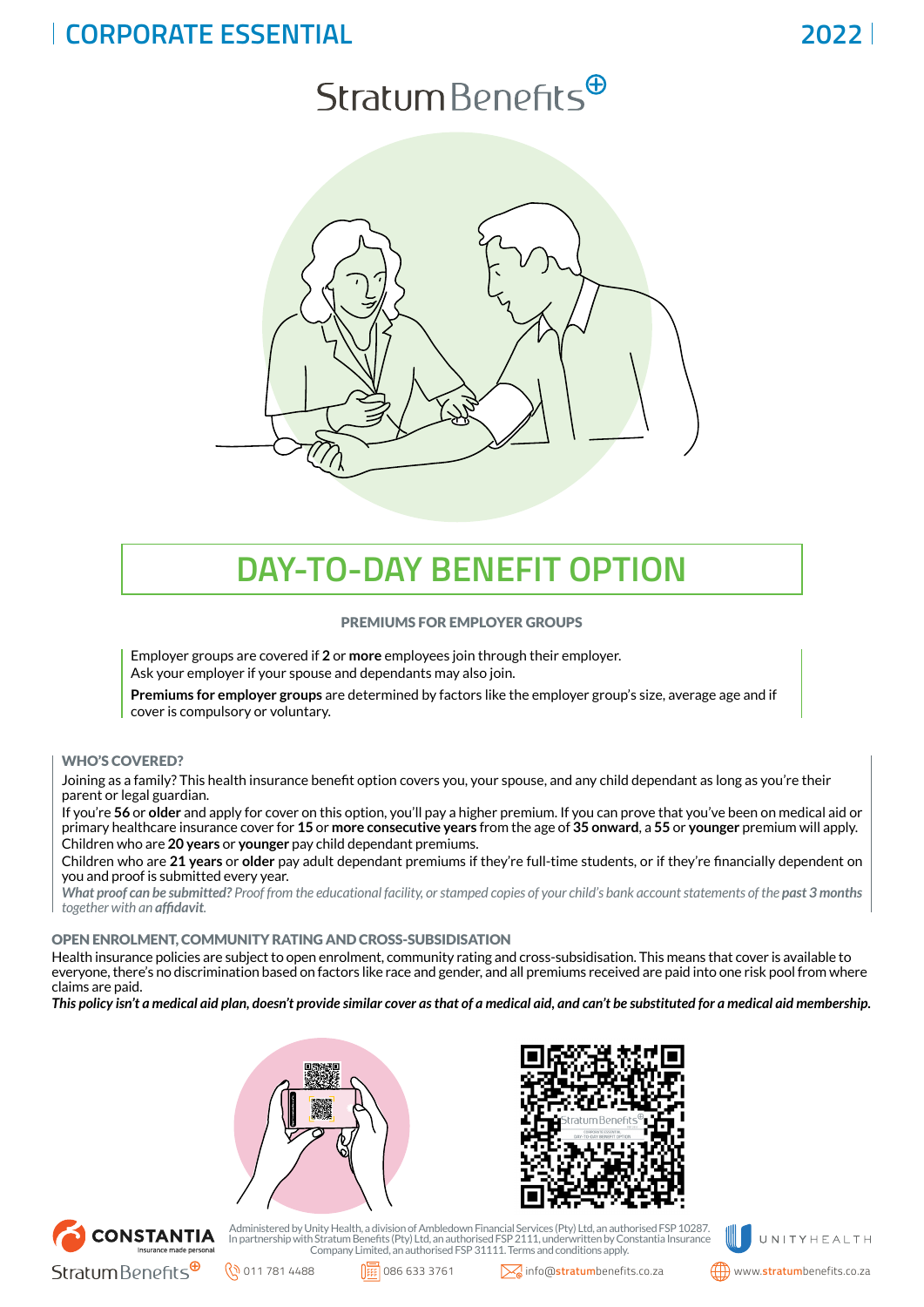#### DAY-TO-DAY BENEFIT OPTION

Through a **national network** of providers who've contracted with **Unity Health**, our health insurance administrator, you have access to more than **3 000 GP's**, **2 700 optometrists** and various pharmacies, pathologists, and radiologists.

Download the **Unity Health** mobile app from **[Google Play Store](http://bit.ly/2JBSI3o)** or the **[App Store](https://apple.co/2LXbwMd)** to find your nearest provider, or contact us for assistance.

**Unity Health** has contracted with the following pharmacies:

| <b>Of Alpha Pharm MCLICKSO</b> Dis-Chem the local condictore Elickn <b>Elay Pharmacy</b> |  |  |  |
|------------------------------------------------------------------------------------------|--|--|--|
|------------------------------------------------------------------------------------------|--|--|--|

#### CONSULTATION COVER

**GP CONSULTATIONS AND MEDICAL PROCEDURES** 

You can visit **any** network GP **as many times as needed**. Basic medical and surgical procedures can be performed in the rooms, like stitching of a wound or applying a cast to a broken arm, as long as it's on the **approved list** of tariff codes.

**Pre-authorisation** is required for the **10th** network GP, nurse or virtual GP consultation and for **every consultation thereafter**.



**AR** 

#### **NURSE CONSULTATIONS**

The nurse at your nearest **Alpha Pharm**, **Clicks**, **Dis-Chem**, **Local Choice**, **Medicare** or **Pick n Pay** pharmacy clinic can treat minor ailments. In many practices, the nurse can prescribe up to **schedule 2 medication**.

You can see the nurse **as many times as needed**, and prescribed medication has **no rand amount limit** if it's on the **approved formulary**.

**Pre-authorisation** is required for the **10th** nurse, network GP or virtual GP consultation and for **every consultation thereafter**.

## **VIRTUAL GP CONSULTATIONS**

Virtual GP consultations can be arranged during one of your nurse consultations. The nurse will determine if it's necessary to consult with a GP and help set up a virtual consultation through a video conference link.

You can have **as many** virtual GP consultations **as needed** through approved pharmacy clinics only, namely **Alpha Pharm**, **Dis-Chem** and **Medicare**.

**Pre-authorisation** is required for the **10th** virtual GP, nurse or GP consultation and for **every consultation thereafter**.

*PRE-AUTHORISATION FOR CONSULTATIONS*

*Remember... you must get pre-authorisation for the 10th visit with either your network GP, nurse or for a virtual GP consultation, and for every consultation thereafter.*

*Call us on 011 781 4488 for authorisation before you see the doctor or nurse.*

## **SPECIALIST CONSULTATIONS**

When medical treatment provided by your network GP fails and you need to see a specialist, your network GP must **refer** you and you must get **pre-authorisation** before you see the specialist. You'll be refunded for the cost of a consultation up to **R 1 350 per** 

**visit** to a maximum of **R 2 800 per family per year**.

*If the specialist refers you for blood tests or x-rays that are on the list of approved codes, it will be covered from the BLOOD TESTS AND X-RAYS BENEFIT.*

*The ACUTE MEDICATION BENEFIT will cover medication that the specialist prescribes if it's on the approved formulary.*

*If it's not on the formulary, it will be covered from the SPECIALIST CONSULTATIONS BENEFIT up to the available benefit limit.*

### **PRE-BIRTH CONSULTATIONS**

Hey, soon-to-be-mommy! Visit any gynaecologist of your choice for your check-ups. You'll be refunded for **2 visits** and **2 ultrasound scans** limited to **R 3 425 per family per year**.

Call us on **011 781 4488** for **pre-authorisation** before you see the gynaecologist.

#### MEDICINE COVER

**ACUTE MEDICATION**

#### **DISPENSING NETWORK GP**

Have a chest infection or flu? Your network GP can provide medication for every-day illnesses and will give you the medication that you need.

Acute medication that you get in the rooms has **no rand amount limit**.

**NON-DISPENSING NETWORK GP**

If your network GP doesn't provide medication in the rooms, you'll be given a prescription.

Go to any **Mediscor** pharmacy, like **Alpha Pharm**, **Clicks**, **Dis-Chem**, **Local Choice**, **Medicare** or **Pick n Pay** to collect your medication. Acute medication that your non-dispensing network GP prescribes has **no rand amount limit**.

#### *APPROVED MEDICINE FORMULARY*

*The medication that your network GP, the nurse or specialist prescribes will be covered if it's on the approved Mediscor formulary. A formulary is an approved list of medicines that Unity Health has agreed to cover in full. Visit Mediscor's website at www.mediscor.co.za to see which acute medication is covered. Sometimes, non-formulary medication may be prescribed if it's in your best interest. When this happens, and there's no generic equivalent on the formulary, the cost will be for your own pocket.*

**CHRONIC MEDICATION** 

You're covered for chronic medication that your network GP prescribes from the **Mediscor formulary** for the following chronic conditions or diseases:

- Addison's disease: asthma:
- bi-polar mood disorder: bronchiectasis:
- -
- cardiac failure; cardiomyopathy disease;
- chronic renal disease; coronary artery disease;
- Crohn's disease: chronic obstructive
- 
- 
- epilepsy; slaucoma;
- HIV/AIDS; haemophilia;
- 
- hypothyroidism; multiple sclerosis;
- 
- -
- tuberculosis; and ulcerative colitis.

Your network GP will help to get you registered on the **Chronic Medication Programme** with **Mediscor**. To see which chronic medication is covered, visit **Mediscor's** website at **www.mediscor.co.za**.

Once you're registered to receive chronic medication, delivery of your medication will be arranged with you.

If you prefer, you can collect your chronic medication from any **Mediscor** pharmacy, like **Alpha Pharm**, **Clicks**, **Dis-Chem**, **Local Choice**, **Medicare** or **Pick n Pay**.

- -
	-
- diabetes insipidus; pulmonary disorder;
- dysrhythmia; diabetes mellitus type 1 & 2;
	-
	-
	-
	-
- Parkinson's disease; rheumatoid arthritis;
- schizophrenia; systemic lupus erythematosus;
- hypertension; hyperlipidaemia;
	- -
	-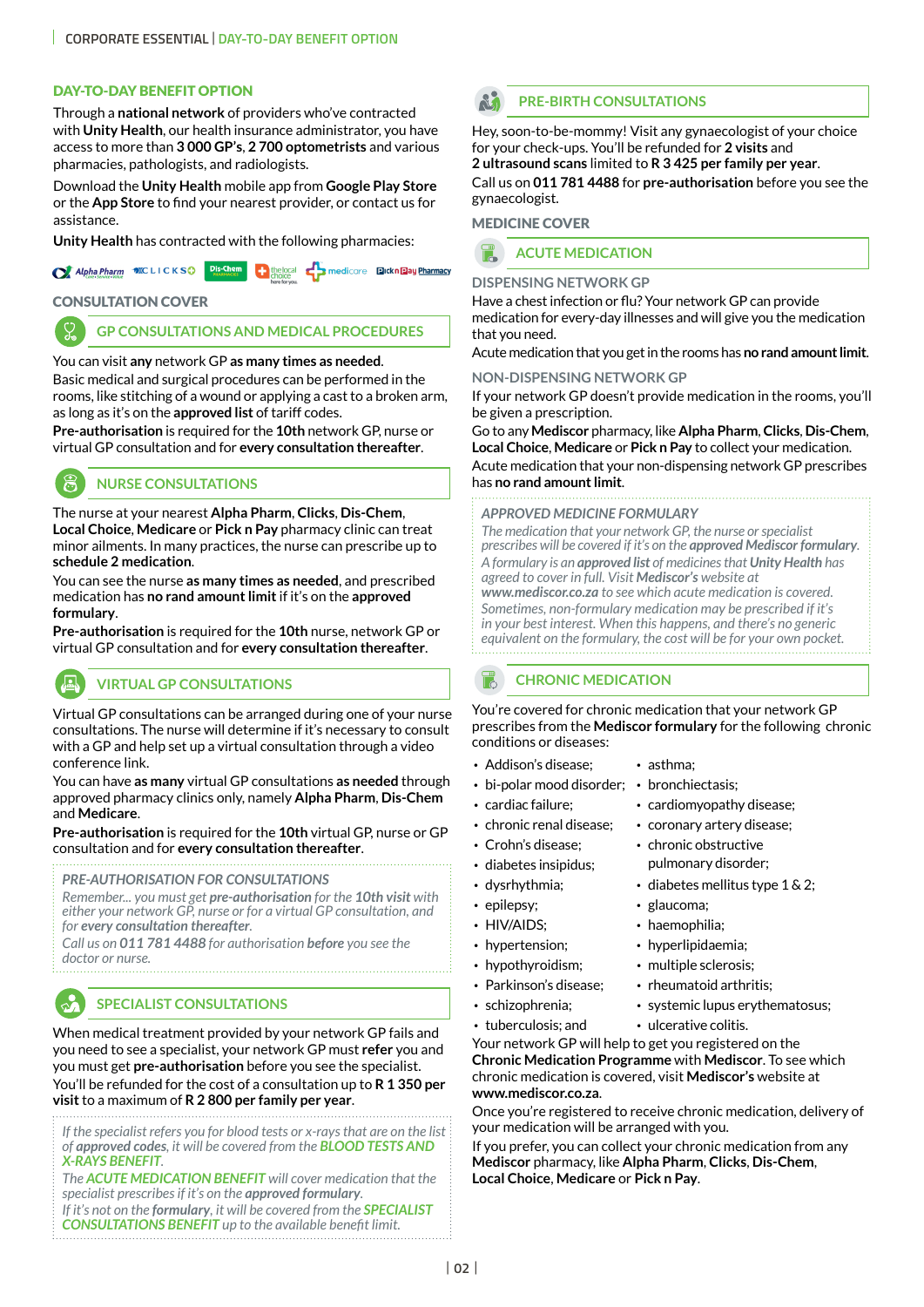#### BLOODS, X-RAYS, DENTAL AND EYE CARE COVER

#### **BLOOD TESTS AND X-RAYS**

When you need a blood test, like a cholesterol or glucose test, your network GP will **refer** you to the nearest **Ampath**, **Lancet** or **PathCare** pathology facility.

You'll also be covered for a **Covid-19 PCR screening test** if your network GP **refers** you, **pre-authorisation** is obtained and if you test **positive** for **Covid-19**.

Limited to **1 positive test per person per year**.

Basic black-and-white x-rays, like a chest x-ray, are covered when your network GP **refers** you to a radiology facility during one of your visits.

There is **no rand amount limit** on blood tests and x-rays, as long as it's on the **approved list** of codes.

*Specialised radiology, like MRI and CT scans, aren't covered.*

## **DENTAL CARE**

You can go to any dentist for **basic dental treatment**, like extractions and fillings.

For all **dental fillings**, you must get **pre-authorisation**. When you need **emergency dental treatment**, like draining an abscess or root canal treatment, or when you've lost a tooth because of an accident, you're covered.

Dental procedures are covered according to an **approved list** of codes, limited to **R 1 350 per person per event**.

*If you prefer to use a recommended dentist on the Unity Health dentist network, call us on 011 781 4488 and we'll help you find the nearest dentist. No matter which dentist you use, dental procedures will be covered according to an approved list of codes and agreed rates.*

## **EYE CARE**

You can visit your nearest **PPN** optometrist for:

- 1 eye test **per person every 2 years**;
- 1 standard frame to the value of **R 254 per person every 2 years**; and
- 1 pair of clear, standard spectacle lenses **per person every 2 years**.

*Eye care benefits are provided through PPN, the largest optical network in the country.* 

*To find your nearest provider, visit www.ppn.co.za or call us on 011 781-4488.*

*Optional extras, like tinting or scratch resistant coatings, aren't covered.*

#### WELLNESS BENEFITS

**Alpha Pharm**, **Clicks**, **Dis-Chem**, **Local Choice**, **Medicare** and **Pick n Pay** pharmacy clinics are approved network providers for your wellness assessment, preventative tests, and vaccinations.

## **WELLNESS ASSESSMENT**

As an employee of a registered employer group, you're covered for **1 wellness assessment** for the following on-site **basic health checks** when an Employee Wellness Day is scheduled for **15** or **more** employees:

- blood pressure: body mass index: cholesterol:
- glucose levels; waist circumference; and
- HIV/AIDS, that includes counselling before and after testing.

**Additional health checks** can be done during the Wellness Day:

- breast screening using a **BreastlightTM** device for all female employees;
- eye test;
- rapid prostate specific antigen (PSA) screening once **every 2 years** for male employees aged **50 years** or **older**; and
- tuberculosis rapid test for all high-risk employees.

If you miss the Wellness Day, you can visit your nearest **Alpha Pharm**, **Clicks**, **Dis-Chem**, **Local Choice, Medicare** or **Pick n Pay** pharmacy clinic to have the **basic health checks** and **PSA screening** done.

*Good to know: Your registered dependants can have their basic health checks and PSA screening done at their nearest Alpha Pharm, Clicks, Dis-Chem, Local Choice, Medicare or Pick n Pay pharmacy clinic.*

### **PREVENTATIVE CARE**

Go to your nearest **Alpha Pharm**, **Clicks**, **Dis-Chem**, **Local Choice**, **Medicare** or **Pick n Pay** pharmacy clinic for the following preventative tests and vaccinations:

**VACCINATIONS**

 $\mathcal{L}$ 

- 1 flu vaccination **per person per year** to be administered by the **31st** of **May**;
- 1 pneumococcal vaccination once **every 5 years** for individuals **60 years** or **older**, or for individuals with a medically proven compromised immune system. Call us on **011 781 4488** for **pre-authorisation** before you go for this vaccination;
- 1 hepatitis A and B vaccination **once-off per person**; or
- 1 tetanus vaccination **per person** once **every 10 years**.

**TESTS AND SCREENINGS**

- 1 pap smear once **every 3 years** for females aged **21 years** or **older** (ask your network GP about having this procedure done in the rooms during one of your visits); or
- 1 rapid prostate specific antigen screening once **every 2 years**  for males aged **50 years** or **older**.

 $\widehat{(\cdots)}$ **ESSENTIAL ASSISTANCE PROGRAMME (EAP)**

Get **unlimited 24/7** telephonic advice and counselling services through **Reality Wellness Group** for:

- financial advice; legal advice;
	-
- HIV/AIDS counselling; and trauma counselling.

*Good to know: Skype counselling sessions can be arranged.*

*Face-to-face counselling isn't covered and will be for your own pocket.*